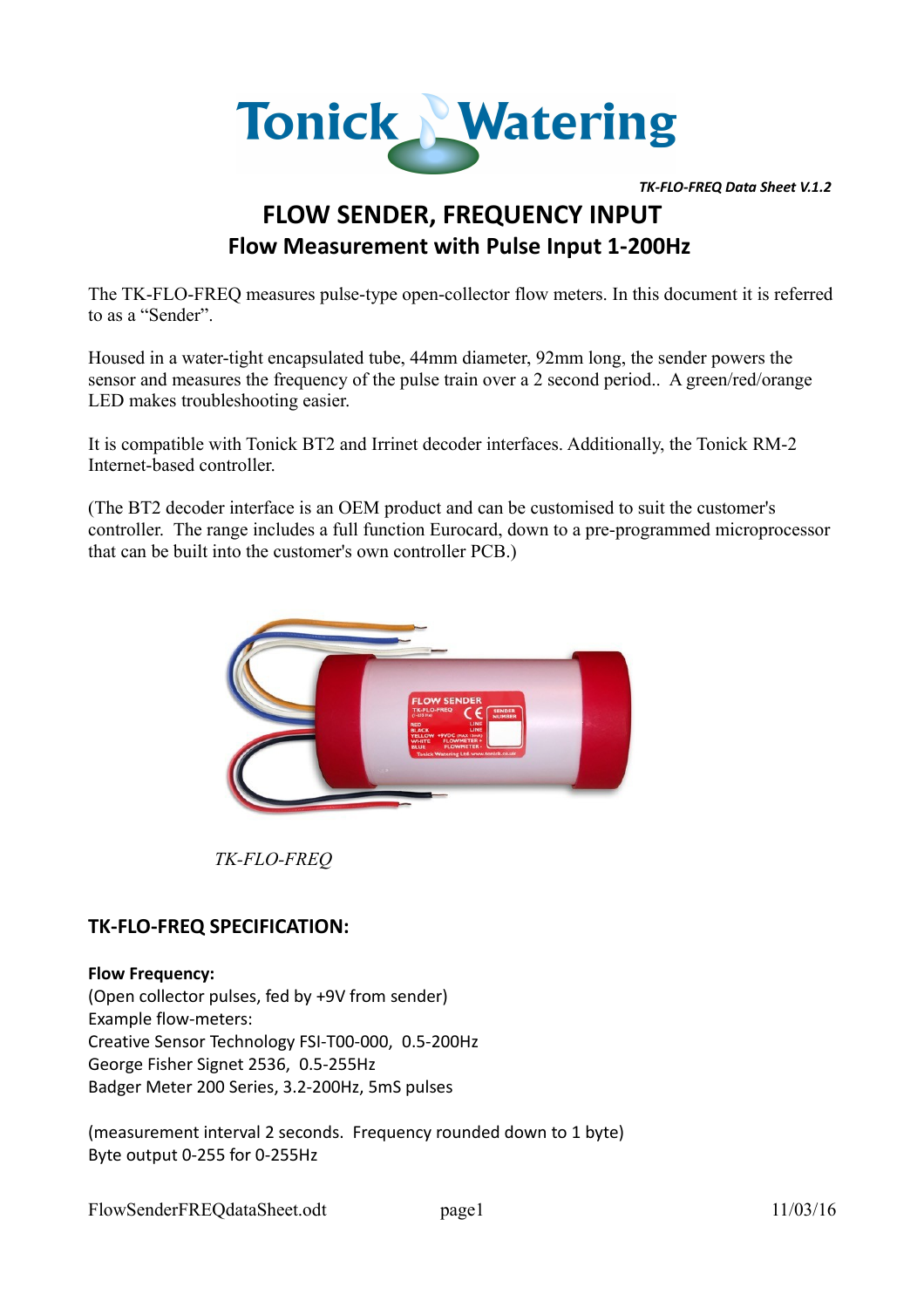#### **IMPORTANT:**

The TK-FLO-FREQ is calibrated for 50Hz 2Wire path frequency. If used with 60Hz, scale the measured byte reading by 6/5

Responds to Sender address 1-15, as programmed on the Tonick Programmer/Tester Sender address does not conflict with any valve decoders (1-127 or 1-63)

# **Wire Colours:**

(Type 99, military specification wires)

#### **2Wire Path:**

**Red, Black:** 19-32VAC 50/60Hz. Standby current 8mA

### **Flow:**

**Yellow:** +9V transducer power (if needed), max. 15mA **White:** flow pulse **+** (internally fed from +9V through 1K5 resistor) 600uA drain will give >8VDC at the flow meter. **Blue:** Flow pulse **-** (0V)

## **LED:**

bi-colour **Green:** TK-FLO-FREQ listening, has power **Red:** Sender being interrogated by the BT2/Irrinet/RM-2. **Orange:** Flow pulse received

## **NOTES:**

- DIAS-compatible and can be used with up to fourteen other Senders 1...15.
- TK-FLO-CC, TK-PRES-xx, TK-VWC-xx and TK-UNI-8 are only addressable 1-8
- TK-COMBO reserves either sender addresses 9,10,11 with the Master Valve programmed to 126, or 12,13,14 with the Master Valve programmed to 127.
- Interrogation of any sender takes 2 +/- 0.5 seconds

#### *Do not have more than one sender at the same address!*

#### **Flow Meter, Frequency Measurement**

A flow frequency transducer may be used. Normally this is a 2-wire device, where the positive wire is connected to the TK-FLO-FREQ white wire and the negative wire to the blue.

When not pulsing, the transducer internal circuit takes a small current from the positive. This is supplied by the TK-FLO-FREQ from the white wire fed from +9V through its internal 1K5 resistor.

When a flow pulse is generated, an open collector circuit pulls the positive and negative close together for about 5mS. At higher frequencies, this becomes approximately a square wave.